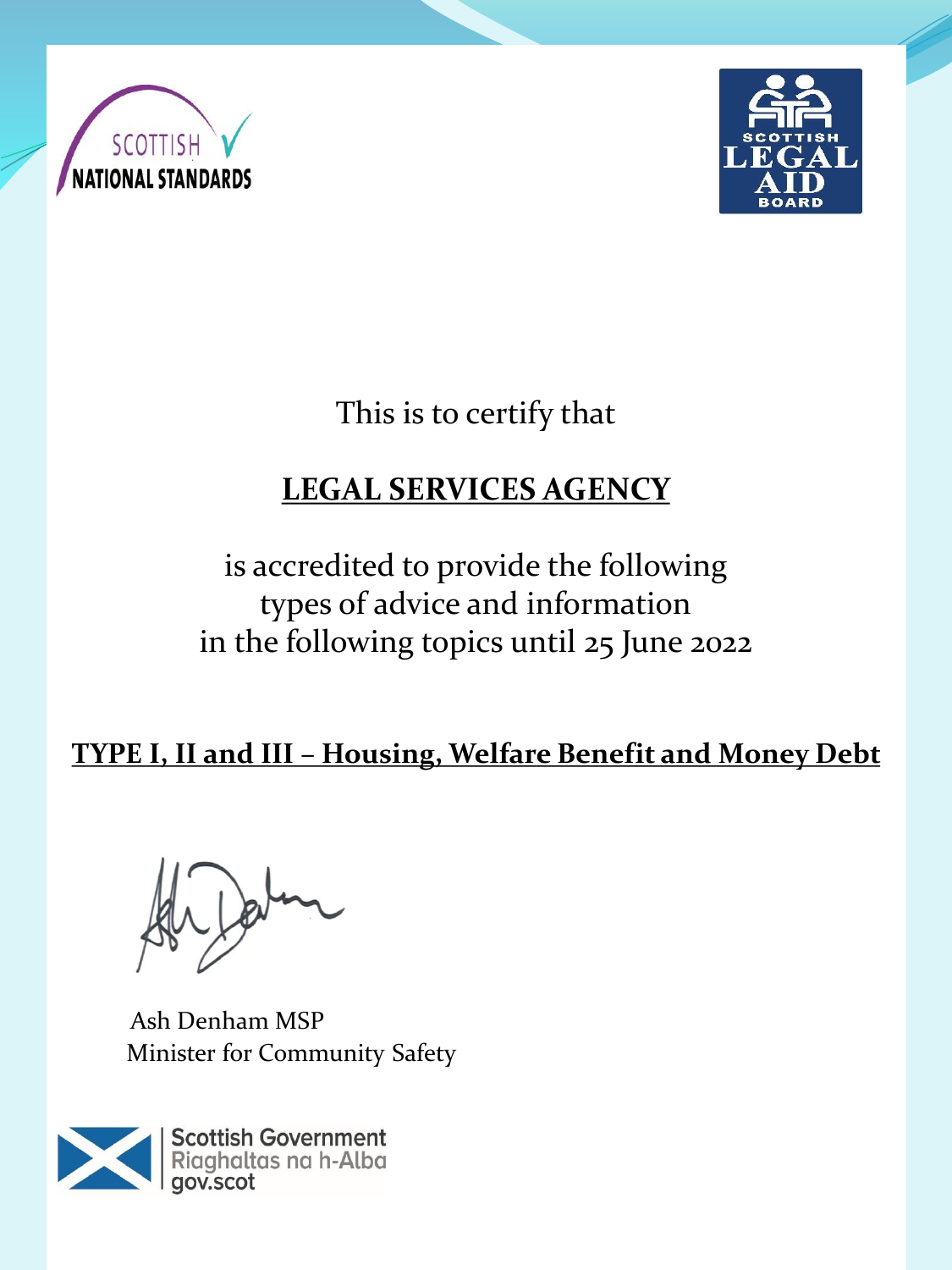### **COMPETENCY ACHIEVED**

## **2 Housing Specific Competences**

- 2.1 Rent Arrears Type III
- 2.2 Mortgages and Secured Loans Type III
- 2.3 Universal Credit for housing costs and Housing Benefit Adviser competences – Type II
- 2.4 Disrepair in Rented Housing Type III
- 2.5 Housing Options Type II
- 2.6 Discrimination in Housing Type III
- 2.7 Eviction Type III
- 2.8 Anti-Social Behaviour Type III
- 2.9 Harassment and Illegal Eviction– Type III
- 2.10 Homelessness Type III
- 2.11 Relationship Breakdown Type I
- 2.12 Rent: Private Sector Type III
- 2.13 Security of Tenure Type III
- 2.14 Statutory Tenancy Rights Type III
- 2.15 Repair and Improvement Grants Type I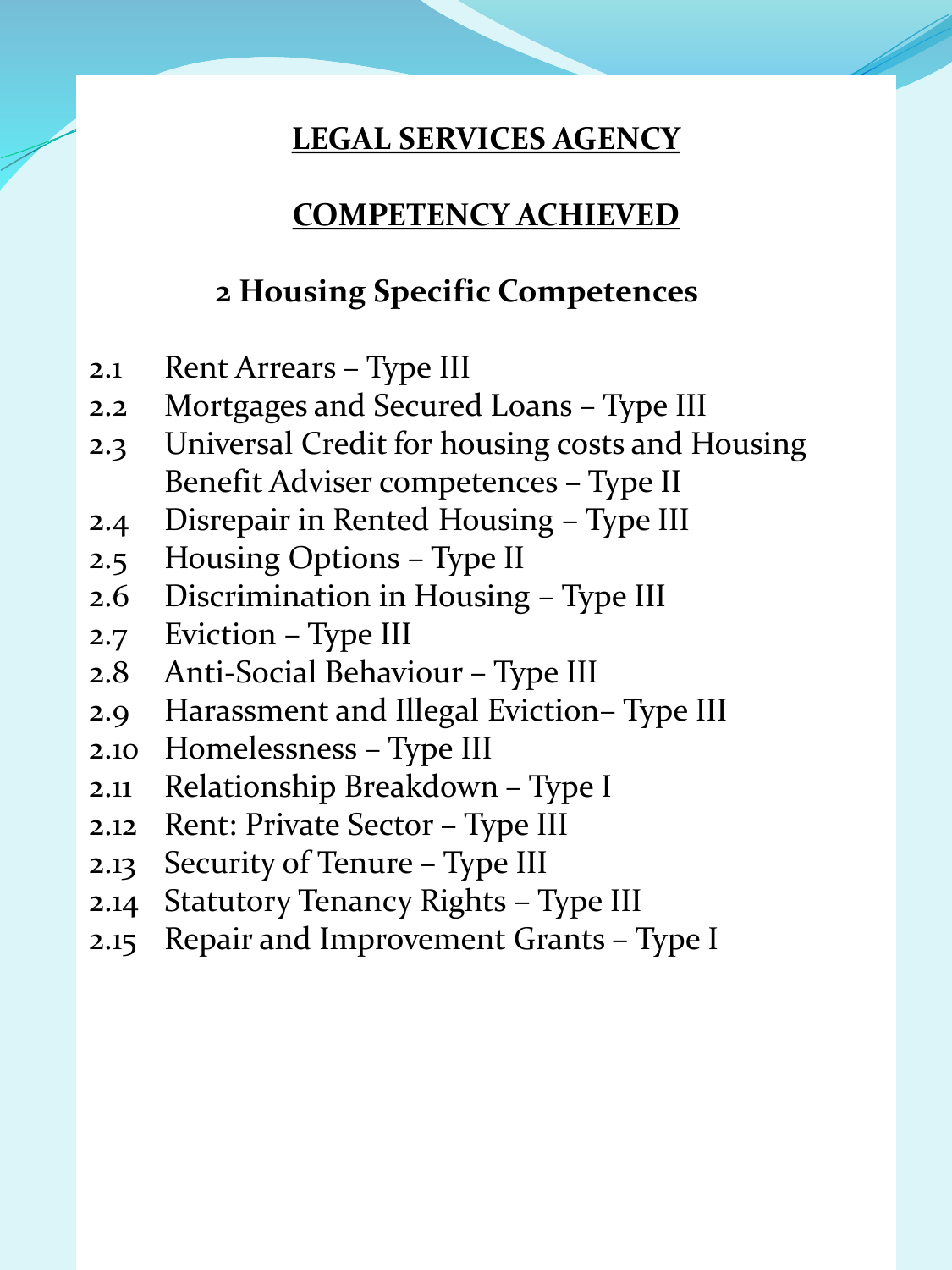#### **COMPETENCY ACHIEVED**

## **3 Money and Welfare Benefits Related to Advice Competences – Foundation Knowledge**

3.1 Administrative Structure of the Benefits and Tax Credits Systems – Type I

- 3.3 Claims and Backdating Type I
- 3.4 Decision-Making, Disputes and Appeals Type I
- 3.5 Benefit and Tax Credit Overpayments Type I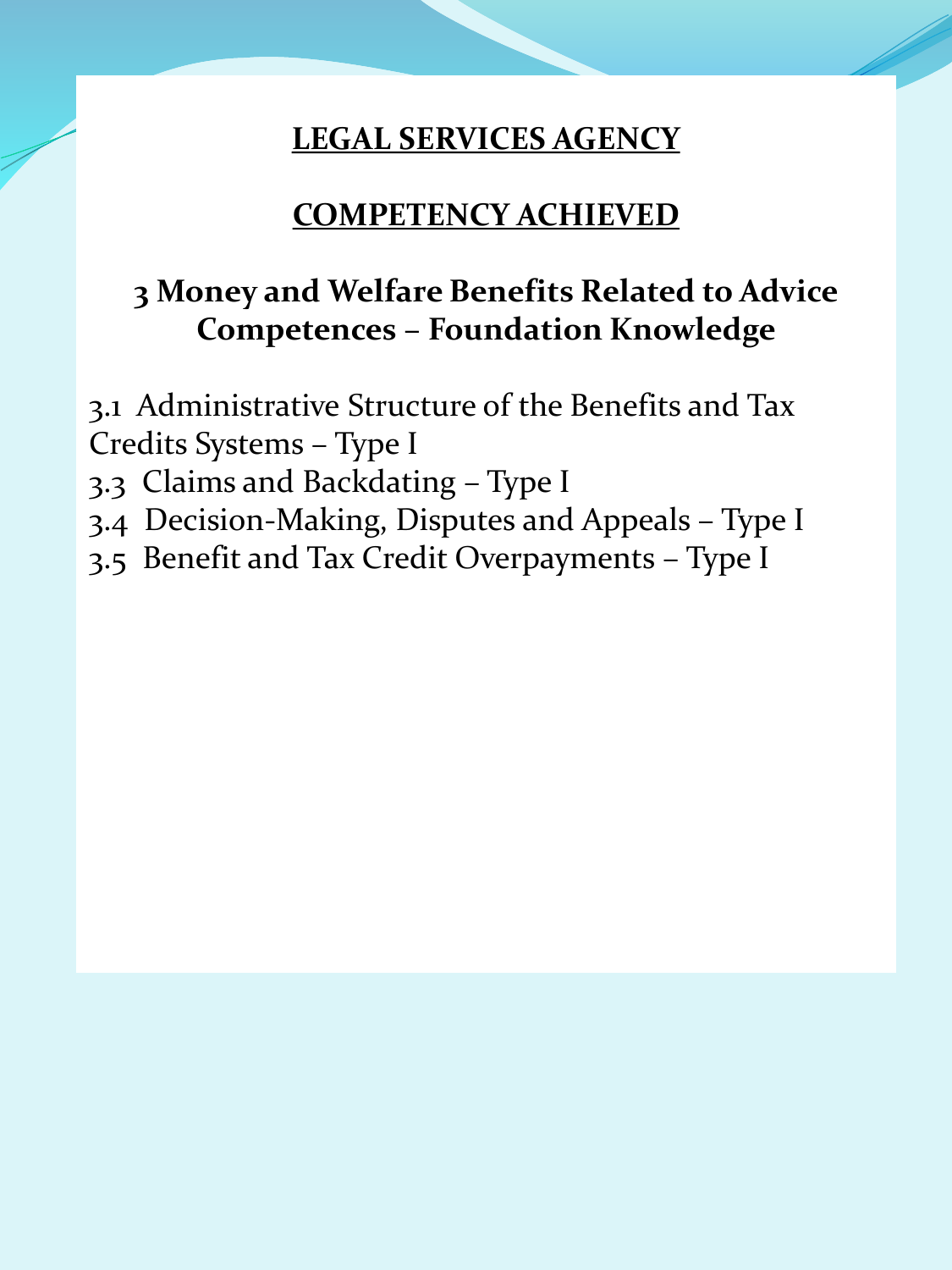#### **COMPETENCY ACHIEVED**

# **4 Money and Welfare Benefits Related Advice Competences – Specialist Areas**

- 4.1 Means-Tested Benefits Type I
- 4.2 Universal Credit Type I
- 4.3 Tax Credits Type I
- 4.4 The Social Fund and the Scottish Welfare Fund.
- 4.5 The Impact of Work on Benefits Type I
- 4.6 Child Element of Universal Credit, Child Benefit, Kinship Care Allowance and Guardian's Allowance – Type I
- 4.7 State Retirement Pension Type I
- 4.8 Personal Independence Payment, Disability Living Allowance and Attendance Allowance – Type I
- 4.9 Benefits for People who have Limited Capability for Work – Type I
- 4.12 Carers Allowance Type I
- 4.13 Jobseeker's Allowance– Type I
- 4.17 Benefits for Students Type I
- 4.18 Benefits for People from Abroad and/or who are

Subject to Immigration Control – Type I